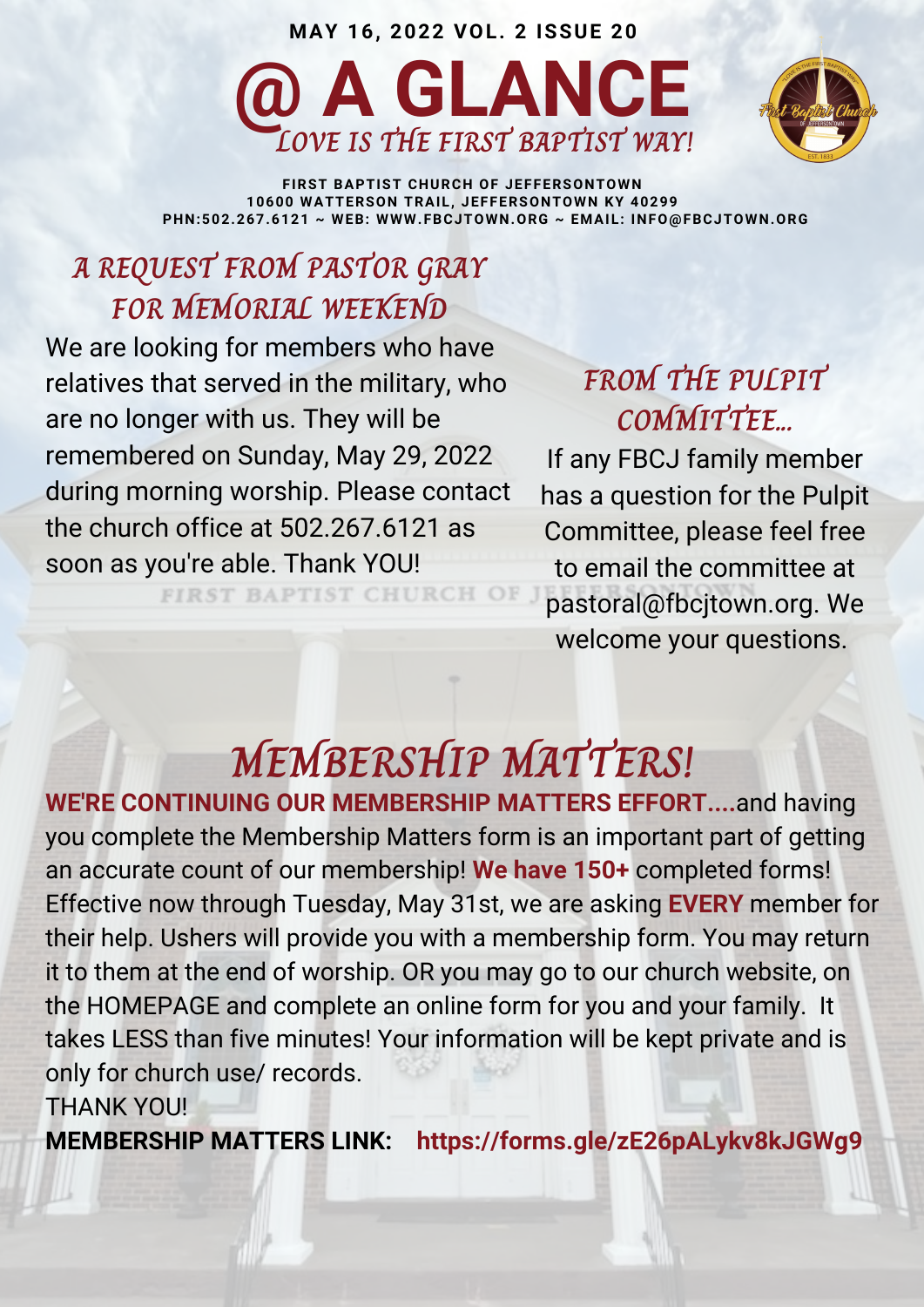

## **PRAYER MEETING & BIBLE STUDY IS BACK.... IN PERSON!**

...Effective Wednesday, May 18th. And please don't worry, it will still be online *but not on Zoom.* If you're not able to join Prayer Meeting and Bible Study in person just yet, **please go to the church's website,**

**www.fbcjtown.org** and you'll be able to join through live stream - just as you would Sunday Morning worship.

Prayer Meeting is still from 6:30 - 7pm and Bible Study is still from 7 - 8pm on Wednesday evenings.

# **AND THERE'S MORE!........**

Sunday School soft openings will begin effective Sunday, May 29th! Dates are as follows for these classes:

1. May 29th - YOUTH

2. June 5th - OPEN

3. June 12th - TRADITIONAL CLASS

4. June 19th - LIFE APPLICATION CLASS

**OUR GIRLS MINISTRY** and Outreach Ministry is on the move and needs our help again! They've partnered with Fern Creek Baptist Church to assist our homeless community.

Starting now through Sunday, June 5th, they're collecting donations for their Homeless Project. Their donation list this year calls for tarps- 8x10 or 7x5, bug repellant, baby wipes, and monetary donations. Through the kiosk, monetary donations can be designated toward their project and will be used for making 'comfort bags'. If you have any questions, please reach out to Vickie Robinson 502.777.8614 or Ebony Bell 502.489.4718.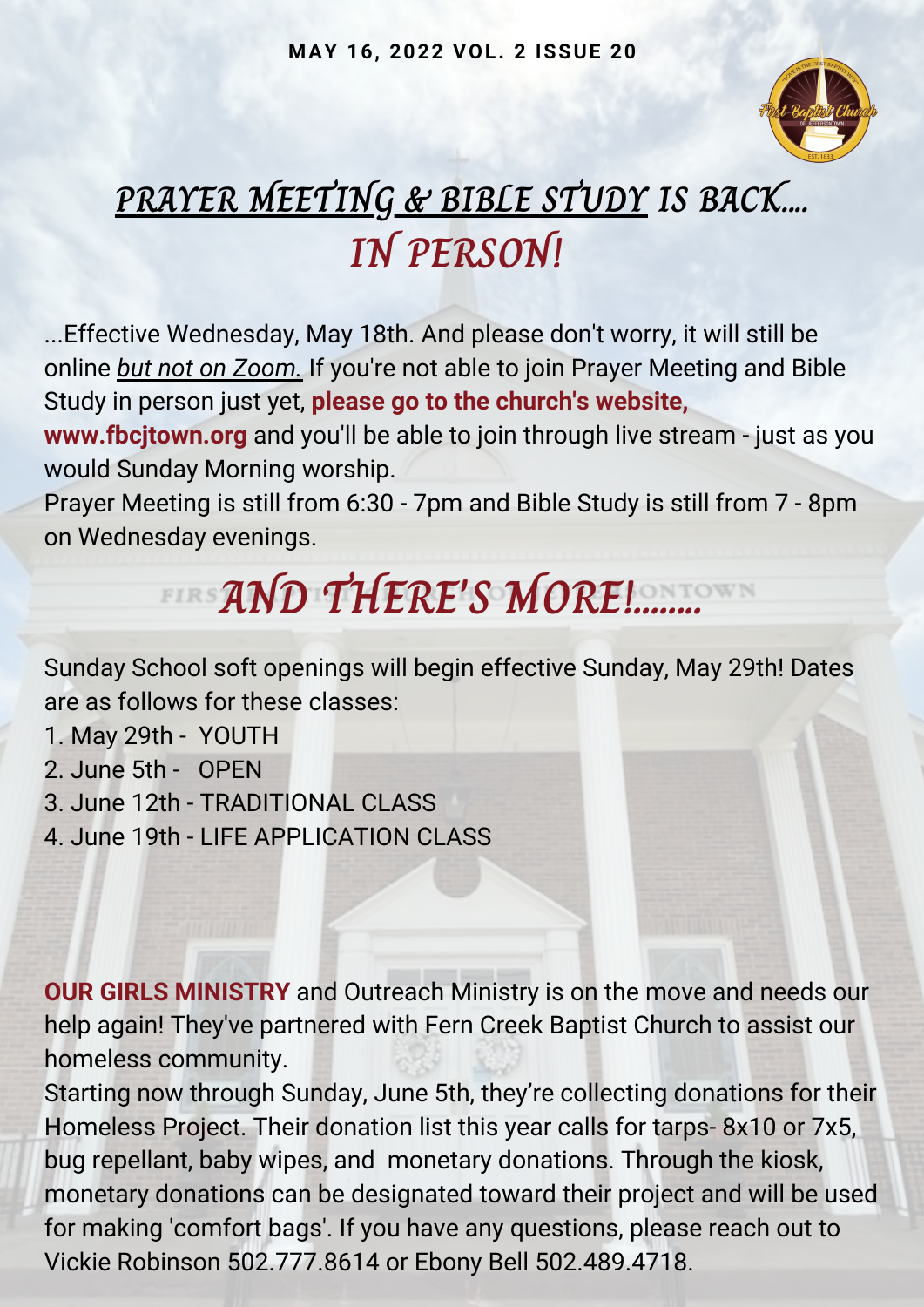## **PRAYER REQUESTS**



Each week Prayer Requests are updated for the respective month. If you would like to keep your prayer request listed for the following month, please reach out to the Prayer Ministry to have it re-added.

**"POWERED BY THE HOLY SPIRIT"** Before coming to the Lord we should praise and worship Him! Then pray His Word through scripture! Conclude by praying in the Spirit!

### **Week of May 9 - May 15, 2022**

#### **PRAISE REPORT:**

- 1. Praise report for Bro. Beecham's good report at the doctor and he also requests prayer for the family of Leo Bradford.
- 2. Praise report, Sis. Toshia is in remission!
- Praising God that Sis. Victoria's dad was released from the hospital. 3. Please continue to pray for his recovery!
- Praising God that every month our goal is to highlight an event to pray 4. over. For the month of May. We are praising God in advance as we pray for the workers and souls that God will bring in through the VBS vineyard!
- 5. Praising God for the ministries that have answered the call to facilitate our Wednesday evening prayer time! For the month of May our Deacons will facilitate our prayer time and starting May 18th we will resume in person prayer service and Bible Study. June through September and November and December are open. Our ministers will facilitate October.